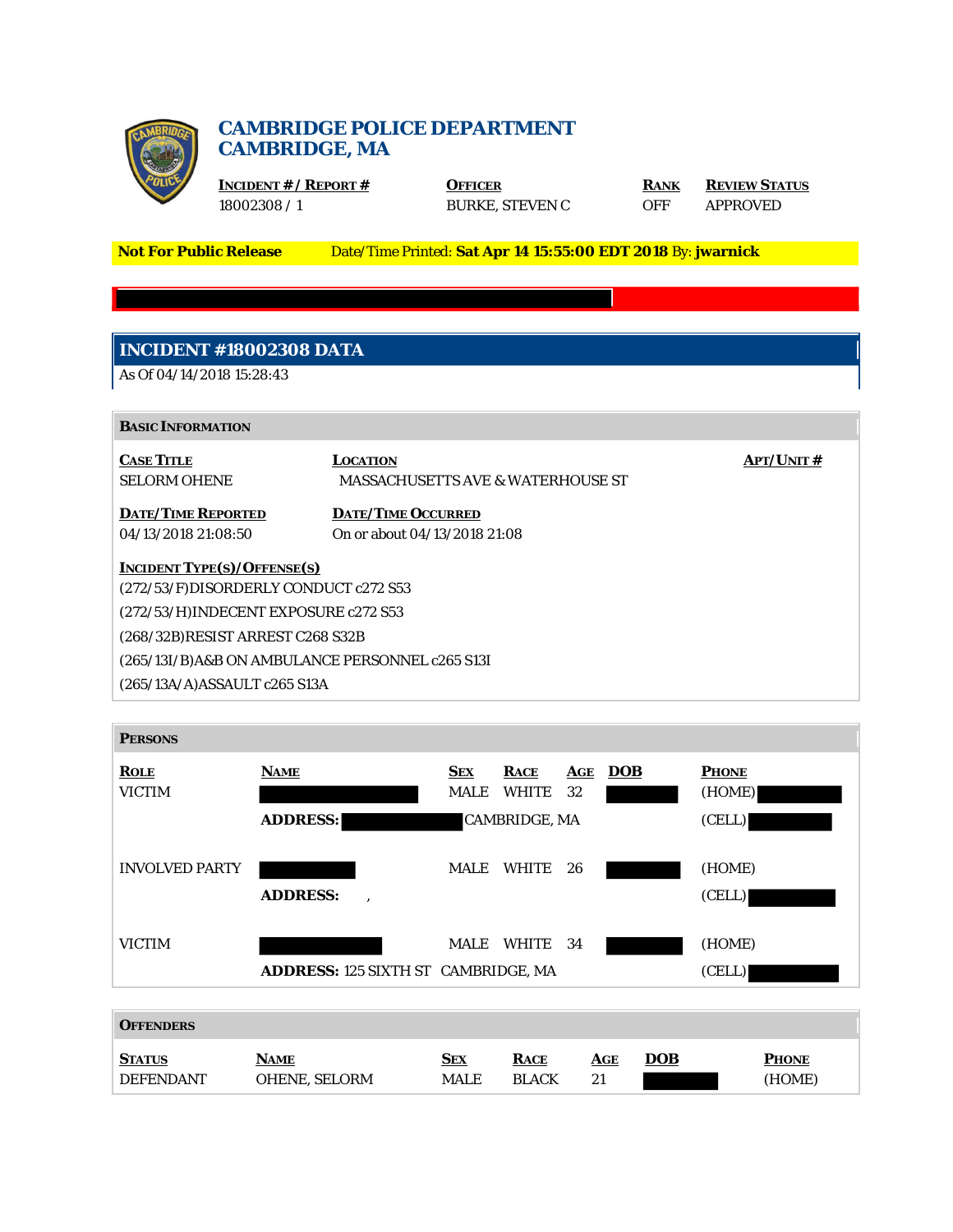#### **[ NO VEHICLES ]**

#### **[ NO PROPERTY ]**

| <b>OFFICER REPORT: 18002308 - 1 / BURKE, STEVEN C (577)</b> |  |  |
|-------------------------------------------------------------|--|--|
|-------------------------------------------------------------|--|--|

**DATE/TIME OF REPORT TYPE OF REPORT REVIEW STATUS** 04/13/2018 22:32:27 INCIDENT APPROVED

### **NARRATIVE**

On 4/13/18 Selorm Ohene of Cambridge, was arrested and charged with Indecent Exposure, Disorderly Conduct, Resisting Arrest, Assault, and A&B on an Ambulance Personnel at approximately 10:00PM. Ohene was found completely nude in the middle of Mass Ave. acting completely irrational. Almost immediately, as many as 30 onlookers had stopped to observe the nude male on Mass Ave. Vehicles also slowed to witness this obscene display. Every attempt that was made to calm Ohene down and reason with him was met with opposition. We informed him that we were only there to help him and were concerned for his safety. It was made very clear that our pleads were not going to be received by Ohene. Ohene's behavior was aggressive, hostile, and intimidating during our interaction. As Ohene and I conversed, I observed him clinch both his fists. Ohene's hostility quickly escalated. Ohene started to take steps towards officers in a an aggressive manner. I perceived this as a threat and thought an attack was imminent. Ohene's goal was to seriously hurt himself or one of the officers on scene. Ohene absolutely could not be reasoned with. Ohene's behavior could only be summed up as chaotic and tumultuous. Ohene was then taken down to the ground. Ohene resisted our every attempt to safely place him in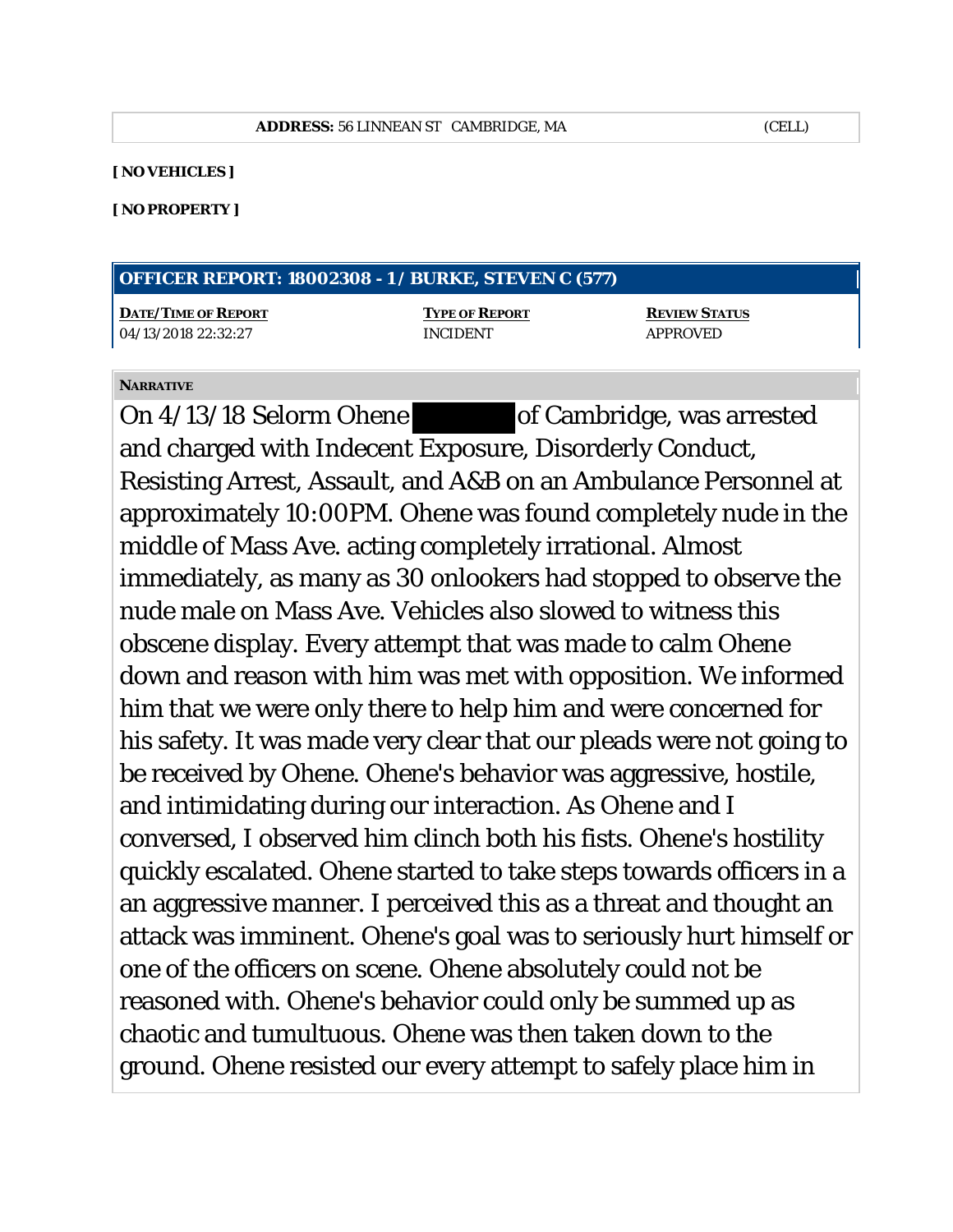handcuffs. Ohene was told multiple times to give us his hands and he refused. Eventually Ohene was taken into custody with the help of four separate officers. Ohene was then transported to the hospital by ambulance for an evaluation. While inside the ambulance, Ohene assaulted an EMT by spitting a mixture of saliva and blood On 4/13/18 Officer Illyinski and I, Officer Burke, while assigned to Car 5, were dispatched to the intersection of Mass @ Waterhouse for a report of a disturbance at approximately 10:00PM along with Car 4, Officer Harney and Officer Maziarz. ECC stated they received approximately 6 calls regarding this individual. ECC further stated that the individual was throwing his clothes at a woman's face. Upon arrival, Car 4 was already on scene and speaking with a completely nude individual, later identified as Selorm Ohene

standing in the median in the middle of Mass Ave. I approached Ohene and engaged him in conversation asking him if he was alright. Ohene stated "why wouldn't I be alright?" I then asked Ohene where his clothes are and he stated "what does it matter where my clothes are?" I informed Ohene that is not normal for people to be completely nude in the middle of Mass Ave. I realized very quickly that Ohene was acting completely irrational. I then noticed two women (who refused to identify themselves) standing on the median observing the interaction between Ohene and the officers on scene. These women appeared to be acquaintances of Ohene. I asked the women if Ohene had taken any narcotics tonight. One of the women stated that Ohene did take something. When I inquired what he took the woman stated that he possibly took LSD (acid) or "morning glory." Due to my training and experience, I know that both of these drugs have psychoactive and hallucinogenic properties when ingested. This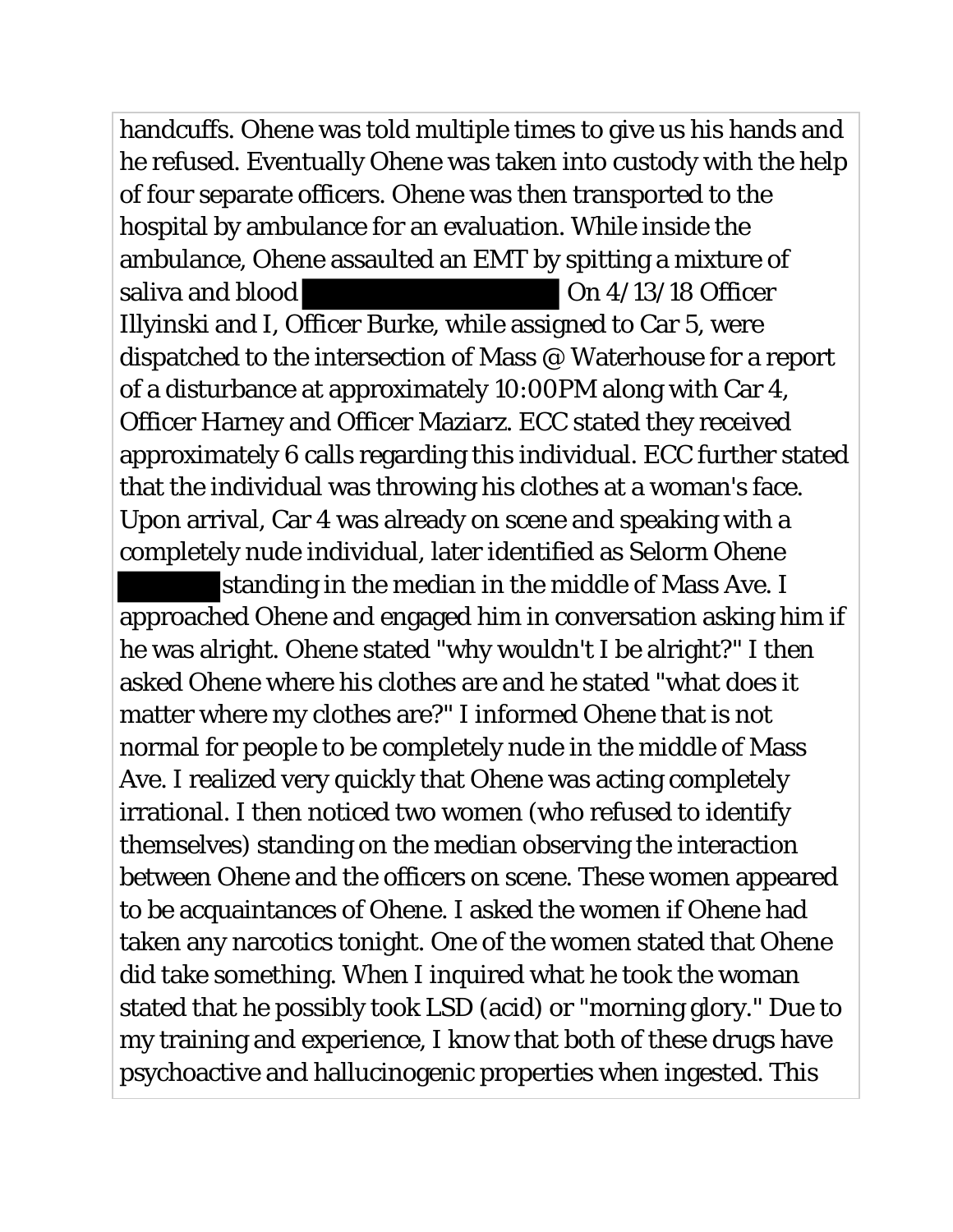made better sense of Ohene's mental state. Almost immediately, as many as 30 onlookers had stopped to observe the nude male on Mass Ave. Vehicles also slowed to witness this obscene display. Every attempt that was made to calm Ohene down and reason with him was met with opposition. We informed him that we were only there to help him and were concerned for his safety. It was made very clear that our pleads were not going to be received by Ohene. Ohene's behavior became aggressive, unreceptive, and intimidating almost immediately. Ohene's hostility rapidly escalated. As Ohene and I conversed, I observed him clinch both his fists. Ohene started to take steps towards officers in a an aggressive manner. I perceived this as a threat and thought an attack was imminent. Ohene's goal was to seriously hurt himself or one of the officers on scene. It was clear, Ohene absolutely could not be reasoned with. Ohene's behavior could only be summed up as chaotic and tumultuous. Ohene then turned from me and started walking in the direction of Officer Maziarz. At that point, I made a tactical decision to grab his legs and bring him down to the ground. This maneuver was effective in getting Ohene to the ground but Ohene continued to resist us with all of his strength. It should be noted that Ohene is approximately 6 feet tall with a muscular build. A Transit PD Officer, Dana Crovo,

 happened to be right on Mass Ave. and immediately assisted us in attempting to control Ohene. We gave Ohene verbal commands to give us his hands which he did not. Unable to pry Ohene's hands from underneath his body, I delivered approximately 5 strikes with a closed fists to the area of his stomach. These seemed ineffective. Eventually Officer Maziarz was able get control of Ohene's right arm and place it behind his back where it was placed in a handcuff by Officer Harney. Officer